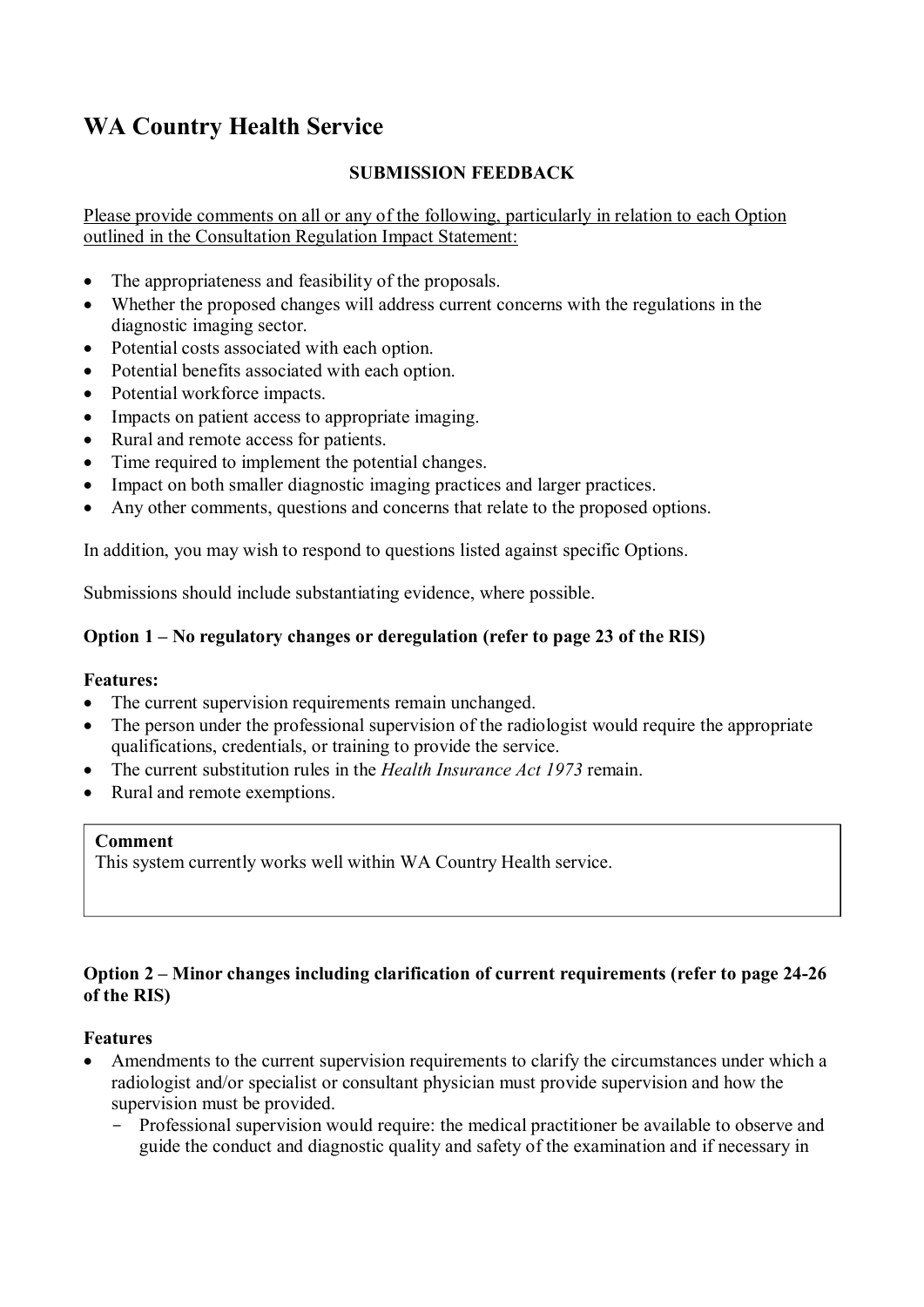accordance with accepted medical practice, attend the patient personally, within a reasonable period of time.

- The personal attendance requirement of musculoskeletal ultrasound would be amended to align with all other ultrasound items.
- The person under the professional supervision of the radiologist would require the appropriate qualifications, credentials, or training to provide the service.
- The current substitution rules in the *Health Insurance Act 1973* remain.
- Rural and remote exemptions.
- Specified qualification requirements for ultrasound providers.
- Definition of diagnostic ultrasound.

#### **Comment**

WA is unique in the geographical distribution and significant distances between hospital locations. WA Country Health Service (WACHS) participates in accreditation standards (NATA) to substantiate protocols and processes are in place to maintain appropriate professional supervision.

Predominantly most health services provided by WACHS is RA5 and RA4 with three hospitals being RA2.

Locations with CT and ultrasound (with the exception of 3 major sites that have a Radiologist on site) have visiting radiologists on sessional basis for intervention. Processes are in place for CT services so that the radiologist is responsible for ensuring that the practice has appropriate protocols in place "that the general and specific quality of image acquisition by radiographers is high; that the patient receives the lowest possible radiation dose; that the imaging study is directed to the correct site and any detected abnormality is addressed". A Medical Practitioner (emergency department) is immediately available to respond to any adverse contrast reactions in all WACHS CT sites.

All studies requiring Radiologist to be on site are deferred to visiting sessions.

Clarification and definitions are supported but this is the only model able to provide services to rural remote patients without significant disadvantage.

All practitioners providing an ultrasound service should be appropriately qualified and credentialed

## **Musculoskeletal Ultrasound (refer to page 25-26 of the RIS)**  *Questions:*

- Are the principles as outlined satisfactory to clarify the requirements?
- What reasons, if any, are there for the personal attendance requirements for musculoskeletal ultrasound to remain?
- Would a minimum set of guidelines for 'accepted medical practice' per modality be appropriate?
- What savings are anticipated to be realised from removing the personal attendance requirements for musculoskeletal ultrasound services?
- What additional costs are anticipated to be incurred by requiring a medical practitioner (eg radiologist) to be in close proximity to attend on a patient personally within a reasonable period of time in circumstances where this is not currently the situation?
- What other costs (if any) might be associated with the proposed changes?
- What are the potential consequences of the proposed changes?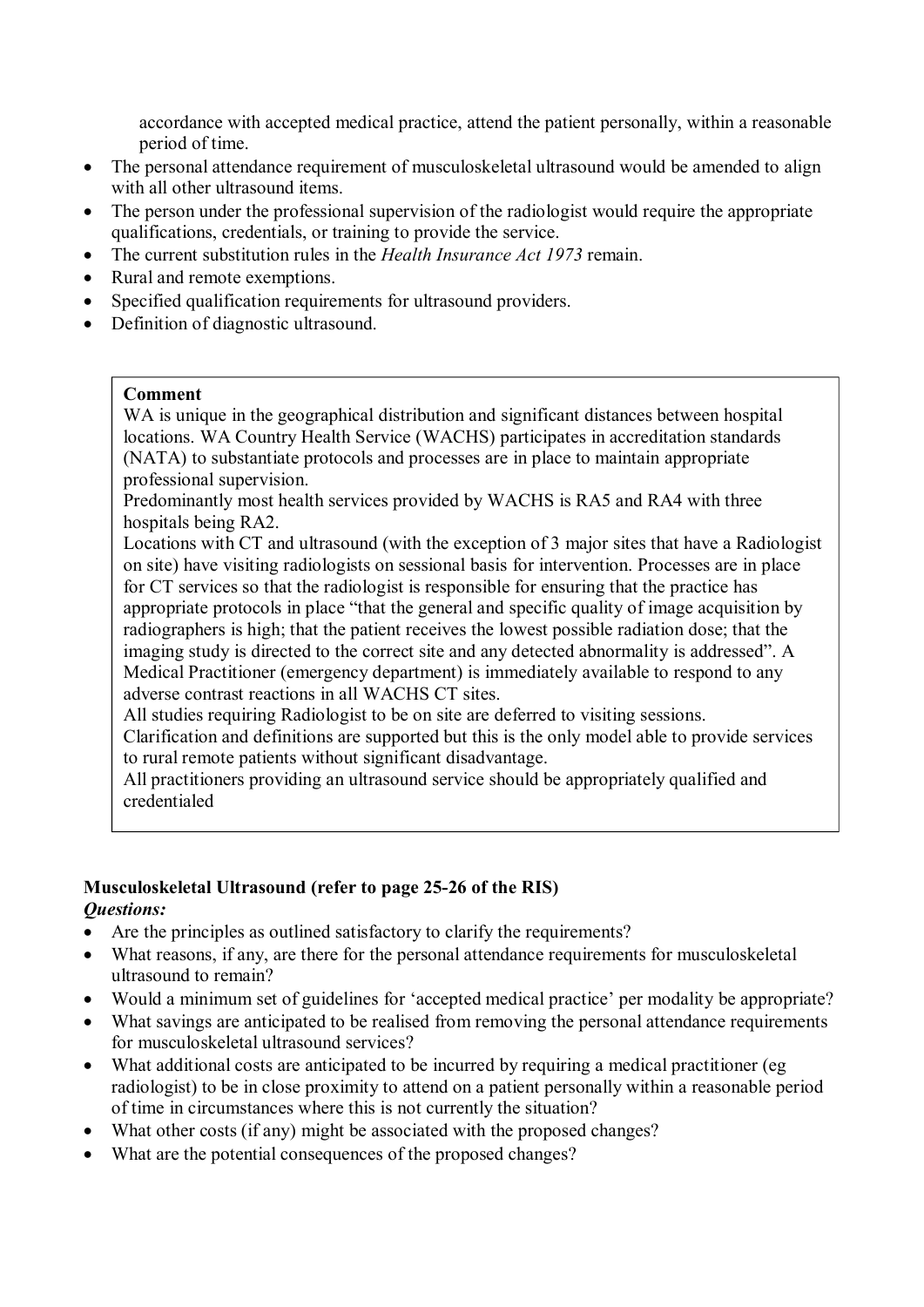# **Comment**

Rural remote exemption is in place for MSK ultrasound to meet patient need and works well.

# **Option 3 – Practice based approach (refer to page 27-34 of the RIS)**

# **Features**

- Amendments to the current supervision requirements to clarify the circumstances under which a radiologist and/or specialist or consultant physician must provide supervision and how the supervision must be provided.
	- Professional supervision would require: the medical practitioner be available to observe and guide the conduct and diagnostic quality and safety of the examination and if necessary in accordance with accepted medical practice, attend the patient personally, within a reasonable period of time.
- The personal attendance requirement of musculoskeletal ultrasound would be amended to align with all other ultrasound items.
- The person under the professional supervision of the radiologist would require the appropriate qualifications, credentials, or training to provide the service.
- Computed Tomography services would only be able to be provided in a comprehensive practice, with the exception of CT of the coronary arteries (items 57360 and 57361).
- Supervision would be tailored to the type of diagnostic imaging practice.
- A comprehensive practice would require a radiologist to be available during agreed operating hours.
- Where a radiologist is on site during ordinary operating hours, the radiologist would be allowed to determine the supervision requirements for the practice and have the flexibility to implement and supervise efficient and effective processes.
- Where a radiologist is on site during ordinary operating hours, the radiologist would be allowed to substitute a requested service for a more appropriate service, without the need for consultation with the requester, if the substituted service has a lower MBS fee than the requested service.
- The current substitution rules in the *Health Insurance Act 1973* remain.
- Where a radiologist is NOT on site during ordinary operating hours, a radiologist must be on site for the performance of the following services:
	- o Mammography;
	- o The administration of contrast; and
	- o Image guided intervention procedures/surgical interventions.
- The reporting and supervising radiologist would not have to be the same person, but practices would be required to maintain records which indicate the name of all the radiologists involved in the service.
- Rural and remote exemptions.
- Specified qualification requirements for ultrasound providers.
- Definition of diagnostic ultrasound.

# **Comment**

Please see comments in 2 addressing supervision

Standard practice in WACHS hospitals where a radiologist is not present for CT IV contrast administration is robust protocols for use, rate, volume and strength are in place and Medical Practitioner is always on site to attend to patient if need arises.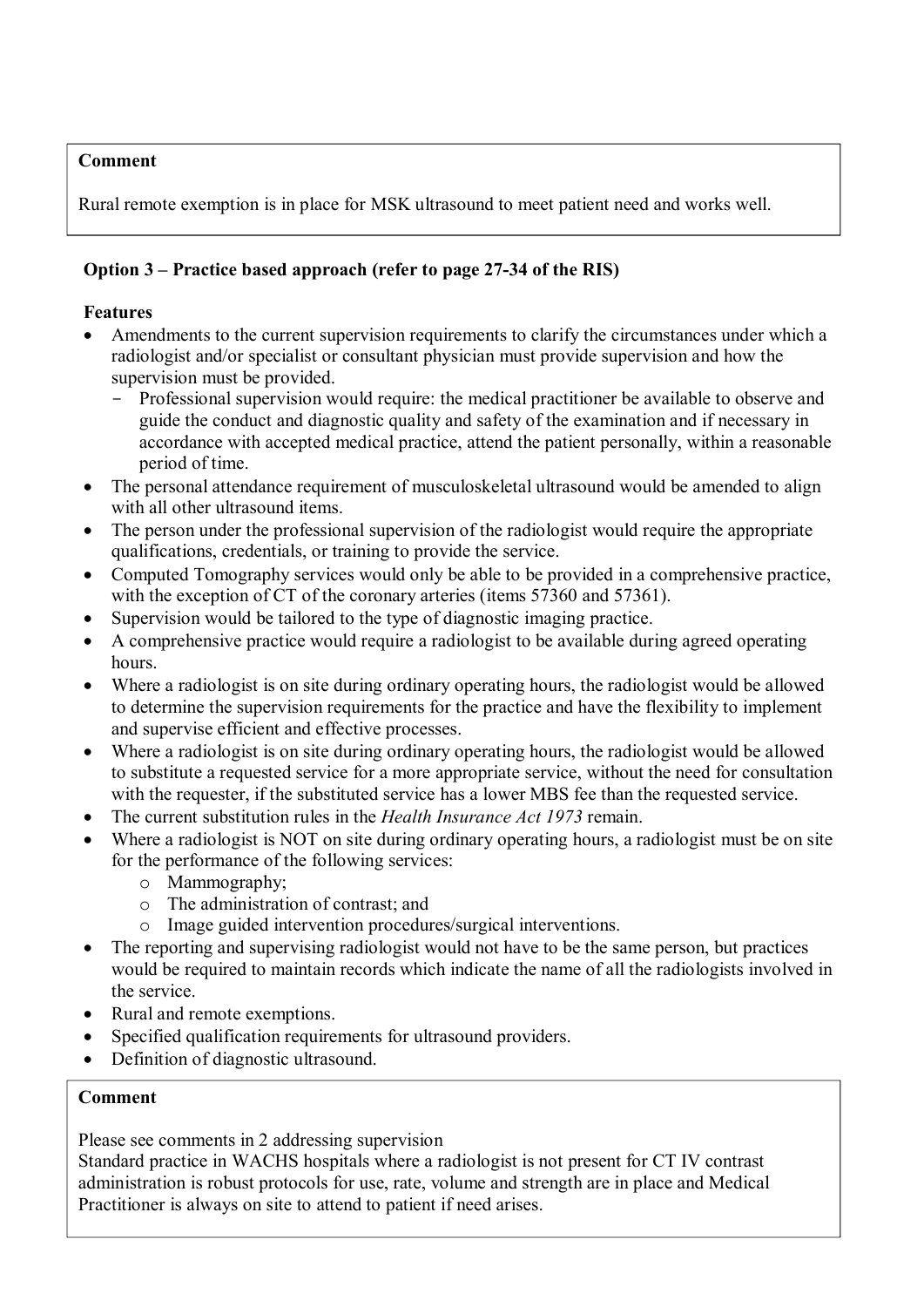# **A Comprehensive practice (refer to page 28-29 of the RIS)**

# *Questions:*

- Are there any other types of practices which have not been identified?
- Are there comprehensive practices that do not currently have a radiologist onsite?
- What are the costs of employing a radiologist onsite during ordinary operating hours?
- What are the costs of non-comprehensive practices expanding to become comprehensive practices?
- Are there enough radiologist for this to occur? What are the barriers?
- Is there any role for standalone CT and, if so, how would current safety and quality concerns be addressed? What will be the impact of this change on providers and patients?
- What other costs (if any) might be associated with the proposed changes?
- What are the potential consequences of the proposed changes?

## **Comment**

WACHS would not be able to attract and sustain this model due to locations and low volumes of cases to support costs of a radiologist onsite during ordinary operating hours. The RANZCR distribution of Radiologists 2014 demonstrates that the number of radiologists resident in RA3, RA4 and RA5 is not sufficient to provide this model of service.

Please see comments in 2 addressing supervision

Standard practice in WACHS hospitals where a radiologist is not present for CT IV contrast administration is robust protocols for use, rate, volume and strength are in place and Medical Practitioner is always on site to attend to patient if need arises

#### **Non-radiologist specialist practice (refer to page 30-31 of the RIS)**  *Question*

• Are there any other services currently performed by non-radiology specialists?

#### **Comment**

# **ADDITIONAL ISSUES FOR CONSULTATION**

## **1. Rural and remote exemptions (refer to page 31-32 of the RIS)**

The intention of having rural exemptions is to ensure patients have access to services without compromising on quality. However, current arrangements for rural exemptions vary for each of the modalities, creating confusion due to an inconsistent approach. The current approach is also difficult to administer.

## *Questions*

- Does the current rule meet its goal of increasing access for patients without comprising on quality?
- Should exemptions be geographically/distance based rather than looking at population base and local availability of specialist services?
- Are there any other mechanisms that provide incentives for local services provision in rural Australia?